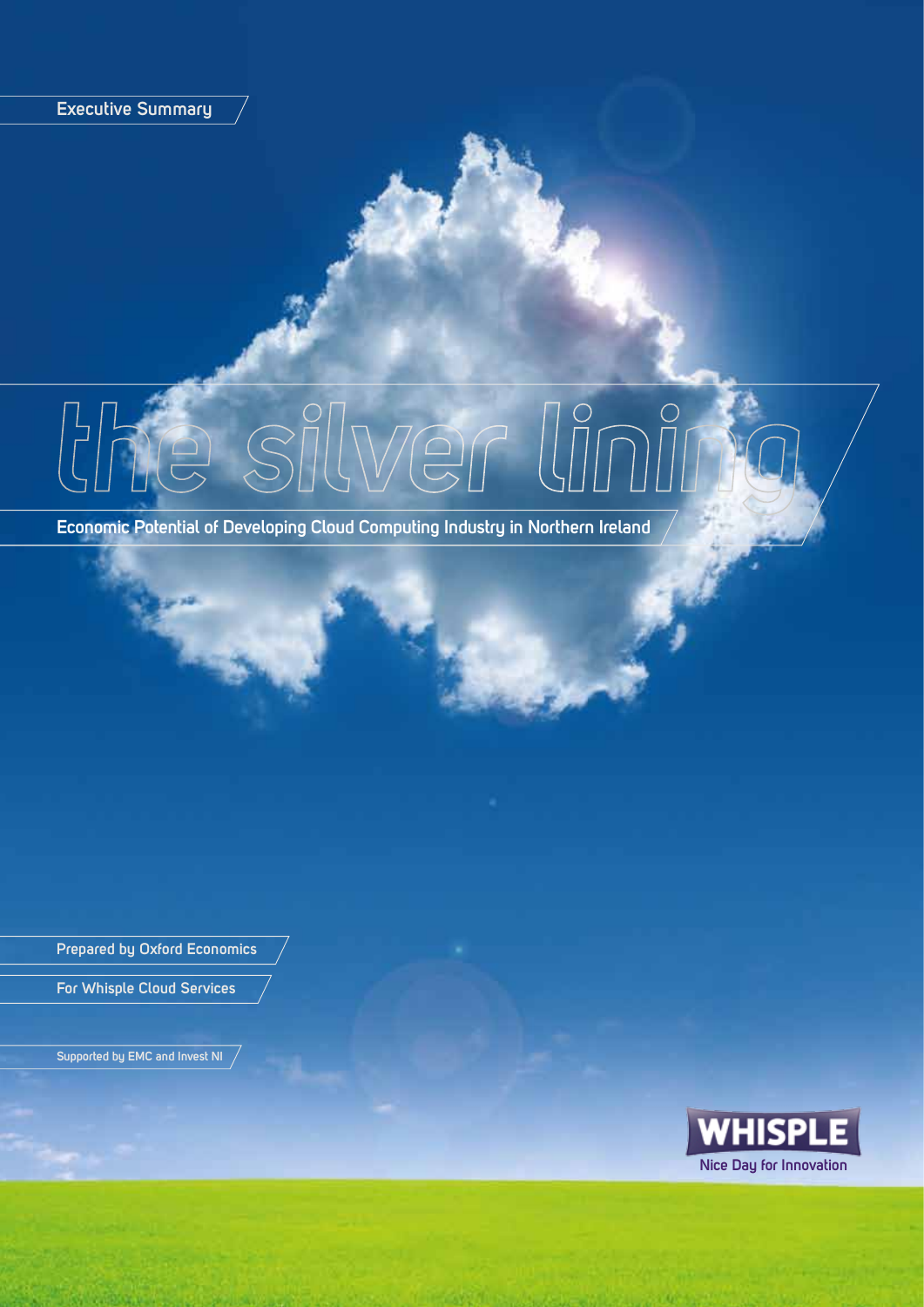*The global cloud computing services market is forecast to grow at 18.9% annually from 2011 to 2015, more than 2.5 times faster than its traditional products and services counterparts.*

*Northern Ireland has made and continues to make significant investments in its underlying communications infrastructure, creating one of the world's best digital platforms for the development and delivery of cloud computing services.*

*We have set out in this report a potential growth scenario whereby if Northern Ireland focuses on developing a cloud computing cluster to exploit the global growth in cloud computing and its world class digital platform, it could double employment within the software and IT services sub sector by 2020 with an extra 10,200 jobs above the current Oxford Economics regional model baseline.*

*It is estimated that under this high growth scenario the region will benefit from the creation of an extra 16,200 jobs to the Northern Ireland economy by 2020 when taking into account direct, indirect and induced effects of accelerating the development of a cloud computing cluster, with a corresponding £1.2 Billion financial boost to the economy.*

*Whisple will help lead a programme of action in cooperation with key stakeholders across Northern Ireland to develop an integrated cloud computing cluster strategy to include data centre facilities, G-Cloud, FDI, Venture Capital, Skills and R&D in order to achieve these economic development goals.*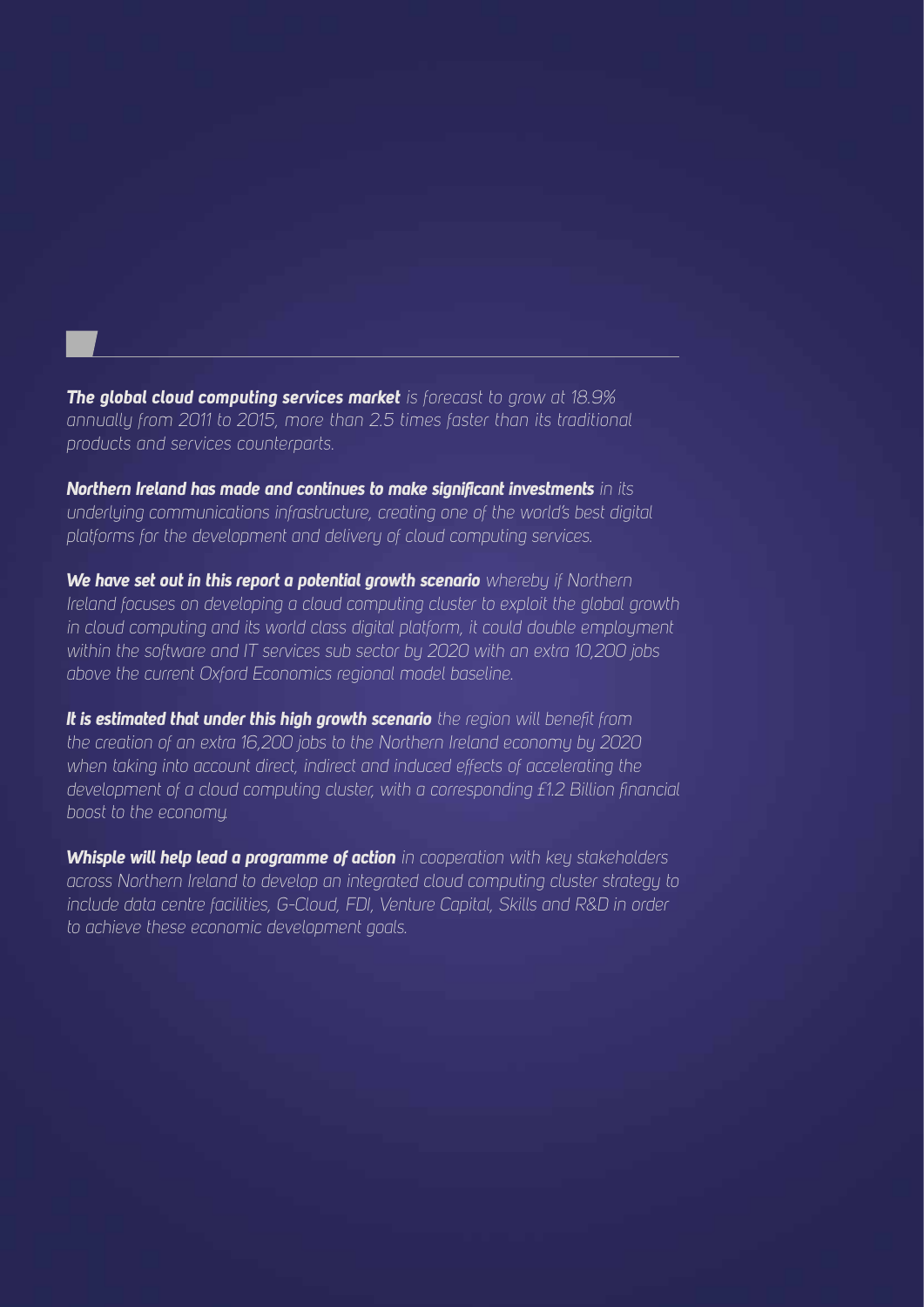### **Contents**

| Cloud Computing – a global opportunity                                                                 | 02 |
|--------------------------------------------------------------------------------------------------------|----|
| Challenging economic context                                                                           | 03 |
| The importance of knowledge                                                                            | Ω4 |
| Cloud computing could form an important<br>sub-sector of the ICT sector and wider<br>knowledge economy | 06 |
| So how might cloud computing affect the<br>NI economy?                                                 | 08 |
| Modelling the scale of opportunity for NI                                                              | 10 |
| A source of significant potential for NI's<br>economy and future prosperity                            | 11 |
| What next?                                                                                             |    |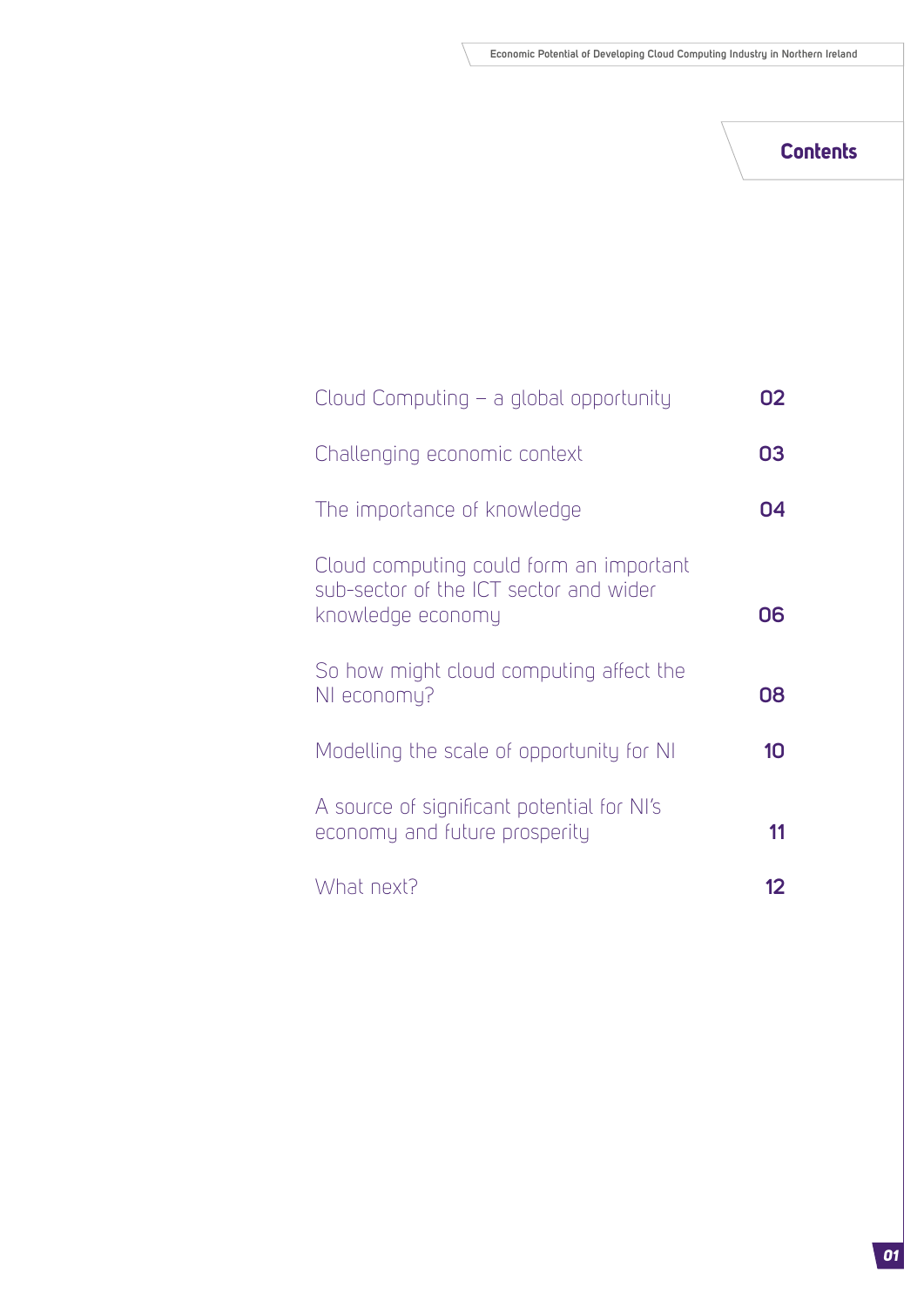### **Cloud Computing – a global opportunity**

Cloud computing is a profound and evolving paradigm shift that is changing the way Information and Communications Technology (ICT) services are delivered and one with the potential to transform business opportunities across the economy.

### **What is Cloud Computing?**

Cloud Computing is a network based set of ICT services with pooled and elastic computing resources (e.g., networks, servers, storage and applications) that can be self-provisioned (with minimal management effort or service provider interaction) on-demand (up or down) as and when required, with charges made against metered usage. The US National Institute of Standards and Technology defines a number of Service and Deployment Models for cloud computing, as set out in the following table.

| <b>Service Models</b>                                                                                                                                                                                                                                                                                                                                                                                                                                                                                                                                                                                                                                                                                                                                                                                | <b>Deployment Models</b>                                                                                                                                                                                                                                 |  |
|------------------------------------------------------------------------------------------------------------------------------------------------------------------------------------------------------------------------------------------------------------------------------------------------------------------------------------------------------------------------------------------------------------------------------------------------------------------------------------------------------------------------------------------------------------------------------------------------------------------------------------------------------------------------------------------------------------------------------------------------------------------------------------------------------|----------------------------------------------------------------------------------------------------------------------------------------------------------------------------------------------------------------------------------------------------------|--|
| <b>SaaS</b> - The provision of software<br>applications running on a cloud<br>infrastructure. The consumer accesses<br>applications through thin client or a program<br>interface. The provider manages the<br>underlying cloud infrastructure.<br><b>PaaS</b> - The provision of a platform to support<br>the deployment of consumer-created or<br>acquired applications. The consumer has<br>control over the deployed applications.<br>The provider manages the underlying<br>infrastructure.<br><b>laaS</b> - The provision of processing, storage,<br>networks etc where the consumer is able<br>to deploy and run arbitrary software.<br>The provider manages the underlying<br>infrastructure while the consumer has<br>control over operating systems, storage and<br>deployed applications. | <b>Private</b> - The cloud infrastructure is<br>provisioned for exclusive use by a single<br>organisation with multiple users. It may<br>be owned, managed and operated by the<br>organization or a third party and may exist<br>on or off the premises. |  |
|                                                                                                                                                                                                                                                                                                                                                                                                                                                                                                                                                                                                                                                                                                                                                                                                      | <b>Community</b> - The cloud infrastructure is<br>provisioned for exclusive use by a specific<br>community of users from organizations that<br>have shared concerns.                                                                                     |  |
|                                                                                                                                                                                                                                                                                                                                                                                                                                                                                                                                                                                                                                                                                                                                                                                                      | <b>Public</b> - The cloud infrastructure is<br>provisioned by a service provider for use by<br>the general public.                                                                                                                                       |  |
|                                                                                                                                                                                                                                                                                                                                                                                                                                                                                                                                                                                                                                                                                                                                                                                                      | <b>Hybrid</b> - The cloud infrastructure is a<br>composition of two or more distinct cloud<br>infrastructures (private, community, or<br>public).                                                                                                        |  |

There has been an increasing amount of attention at examining the implications of the rapid growth of this technology on specific economies, including a recent study in the Republic of Ireland that anticipates the sector could create 8,300 direct jobs and create up to 2,000 businesses across the wider economy by 2014**<sup>1</sup>** .

#### **Cloud Computing and Service components - Annual growth rate 2010/15**

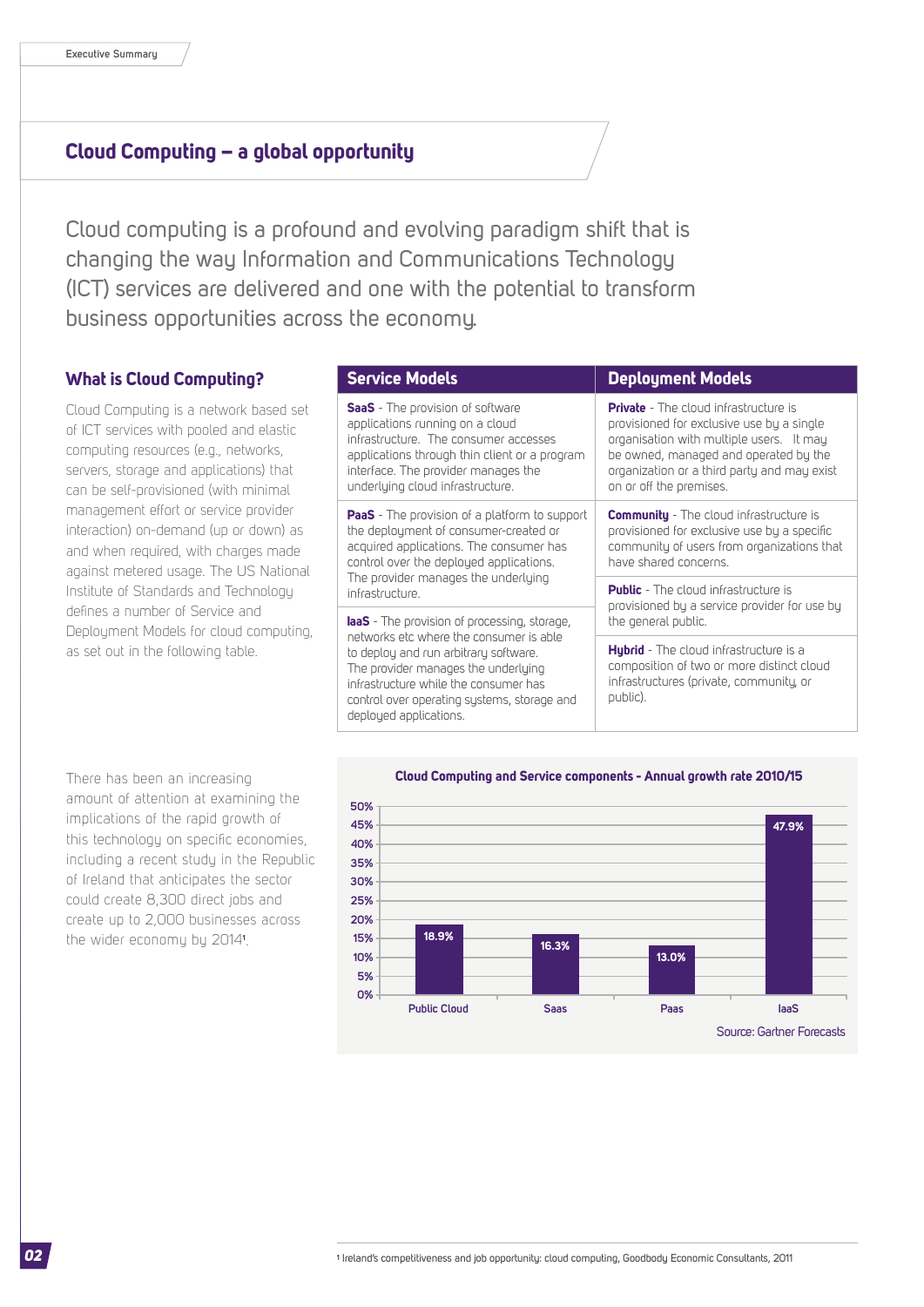### **Who is pioneering cloud computing?**

Pioneers of cloud computing, including Salesforce.com, Amazon Web Services (AWS) and Rackspace Hosting are becoming, in relative terms, large vendors and their brands increasingly well known.

These big cloud services brands have also been growing at a very rapid rate compared with the historical growth of their traditional counterparts. Last year Salesforce.com became the first enterprise cloud computing company to achieve \$2bn in revenue, with full year revenue (to 31 January 2012) at \$2.27bn being a 37% growth over the previous year; Salesforce.com are now poised to deliver the first ever \$3bn within this financial year. Although Amazon do not publish separate revenue figures for AWS, many analysts now believe that annualised revenues for AWS have

surpassed \$1.2bn and are heading very fast towards the \$2bn milestone at an annual growth rate exceeding 50%. Meanwhile Rackspace Hosting have recently announced their first quarter 2012 results with revenue in the quarter of \$301m, a 31% growth over the previous 12 months.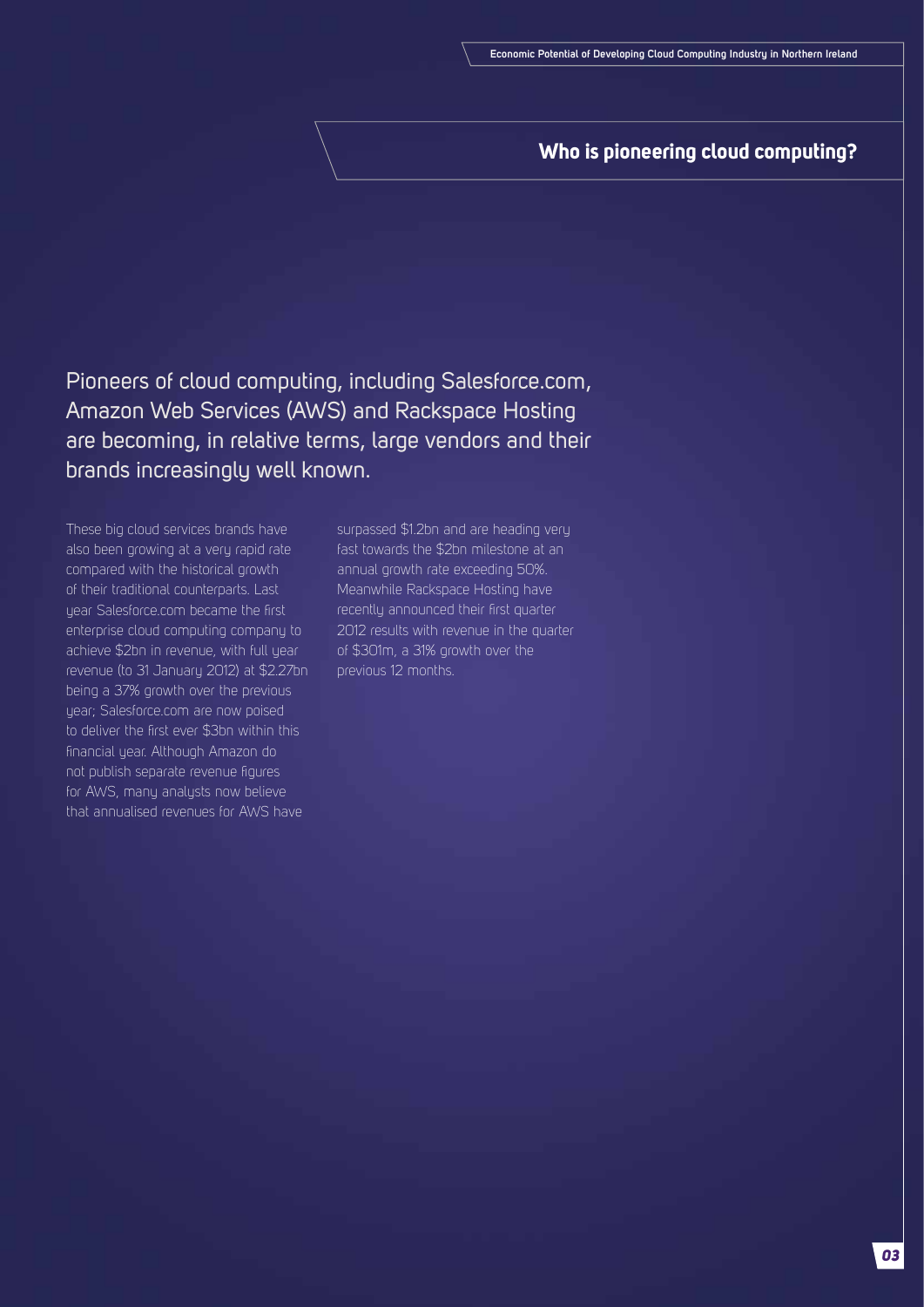### **The importance of knowledge**

The NI Knowledge Economy Index<sup>3</sup> was launched in Autumn 2011 by NISP CONNECT to provide a set of indicators to track the health of the Northern Ireland knowledge economy<sup>4</sup> and help inform future policy.

An ambitious goal has been set to transform Northern Ireland's knowledge economy into a global player that can have a transformative effect on the entire economy by increasing direct and indirect employment and GVA and rebalancing private and public sectors.

A number of targets were developed by an expert panel from the Science Park and the private sector earlier this year to guide such a transformation**5**. These included amongst others (over the period 2009/2030):

- **•** 40,700 more people employed directly in the knowledge economy;
- **•** 5,000 more knowledge economy businesses;
- **•** Growing venture capital from £12m per annum to £90m per annum; and
- **•** Over doubling the current levels of annual R&D to £1bn per annum.

The total impact of developing the knowledge economy along these lines could be as much as 74,000 jobs (including those in the knowledge economy) above the baseline and £4.8bn of extra GVA generated across the entire Northern Ireland economy by 2030**6**.

Today within the broad knowledge economy sector, Northern Ireland enjous strengths in a number of specialist areas each containing world class firms. These specialist areas include: transport and defence; software and digital content; manufacture of computing and electronics; and life sciences. Building on these comparative strengths and broadening the sector's reach into new and evolving areas of the knowledge economy will be necessary to realise the full economic potential in Northern Ireland.





**3** To view the full report, please refer to http://www.nisp.co.uk/wp-content/uploads/2011/10/Northern-Ireland-Knowledge-Economy-Index-Baseline-Report-20113.pdf

**4** In the Knowledge Economy Index the knowledge economy is modelled on the original CONNECT sectors used in San Diego and defined as an aggregation of the following sectors: Pharmaceuticals and biotechnology/life sciences; Medical devices; Software & digital content; IT services; Telecommunications; Computing and advanced electronics; Other technical services; and, Aerospace and other transport equipment. These represent research intensive sectors where new ideas, new products and new processes are key

determinants of competitiveness<br><sup>5</sup> Please note these targets have not been published but are consistent with the Knowledge Economy Index baseline report. **6** Based on updated analysis by Oxford Economics following the final CONNECT targets.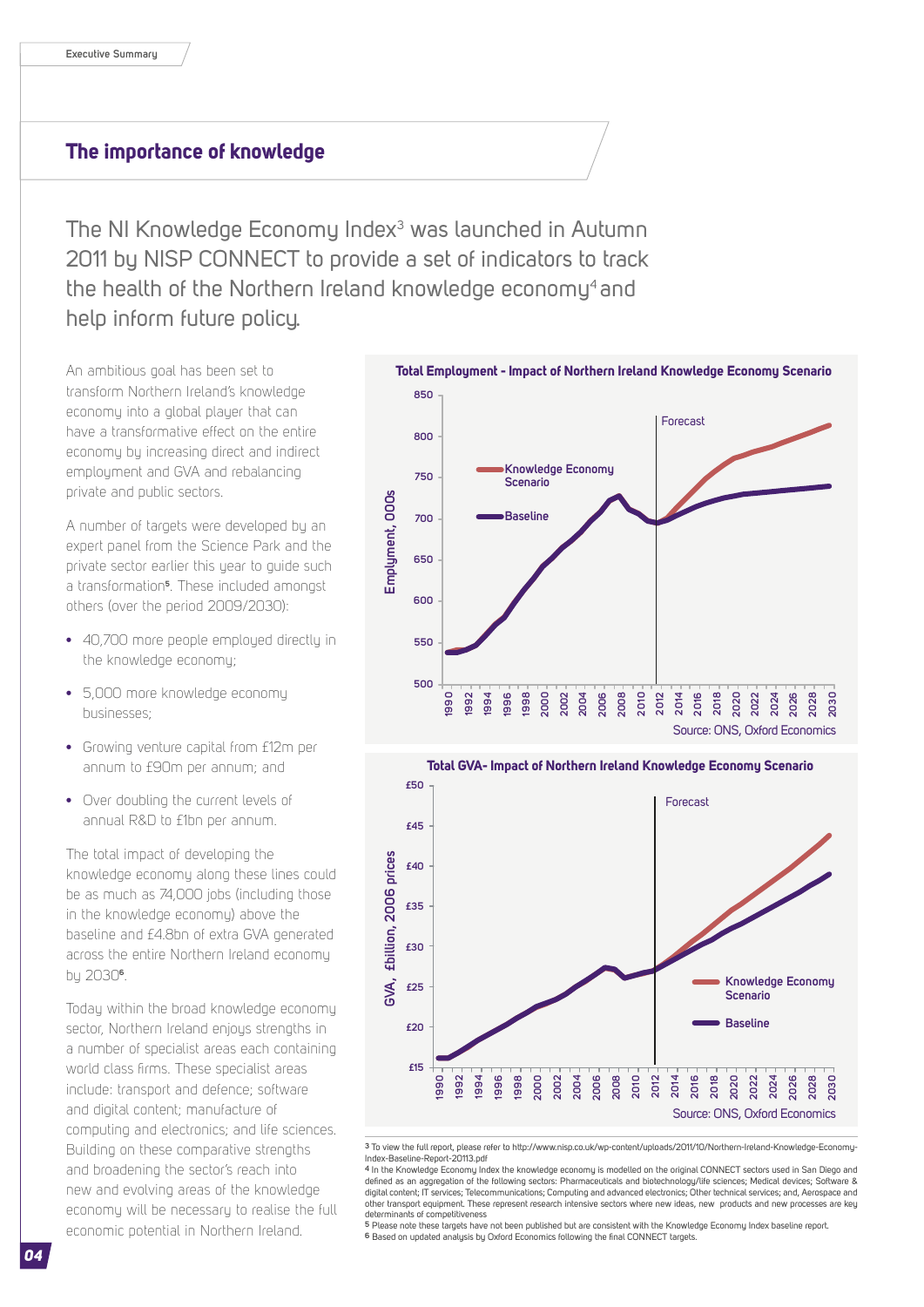### **Challenging economic context**

Northern Ireland (NI) has experienced the impact of the recession, perhaps to a greater extent than any other UK region. Pre-recession, NI enjoyed a consistent period of normalisation with a steady rise in employment levels and a significant housing boom. Consumer and government spending provided major injections into the local economy which in turn created more job opportunities and attracted new migrants to the region.

However according to Oxford Economics baseline growth<sup>2</sup>, employment growth is not expected to return until 2013. Furthermore, jobs growth is dependent on a limited number of sectors, particularly business services, whilst the public sector will remain a dominant employer.

It is in this context that the NI Government is implementing the Economic Strategy which provides a vision for 2030 where the region will become a globally competitive economy with a strong private sector, increased employment and prosperity. There is an emphasis on achieving this through significantly increasing exports, private sector growth and increased

global competitiveness. Importantly, knowledge based sectors such as telecommunications & ICT will be crucial for promoting private sector and export led growth. It will be fundamental to address underlying structural issues, such as the balance between private and public sectors, will be key to addressing long term economic stability.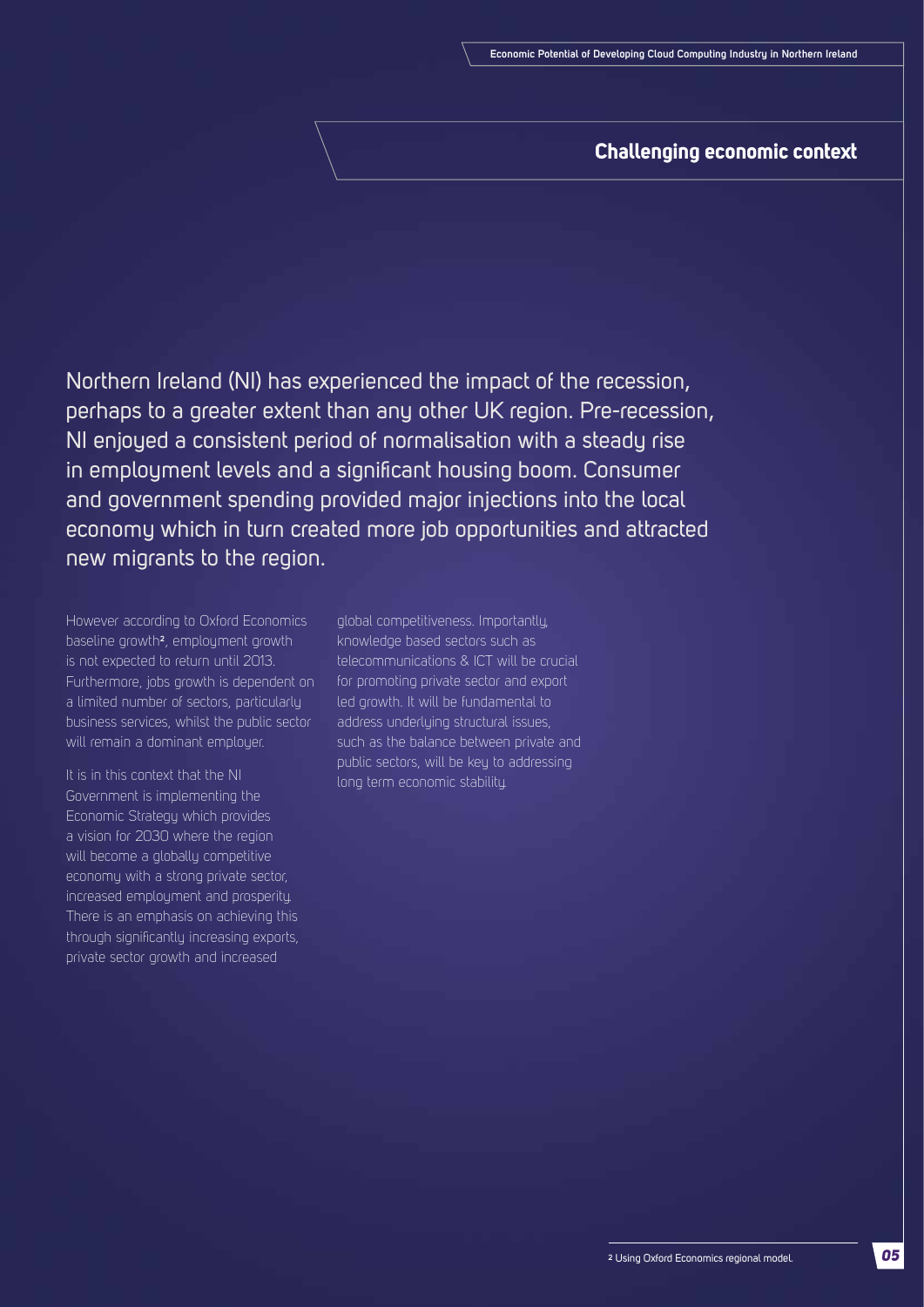### **Cloud computing could form an important sub-sector of the ICT sector and wider knowledge economy**

Moving forwards, it is crucial that NI examines tangible ways in which it can achieve growth in the knowledge economy by developing new sectors such as cloud computing that can make an important contribution.

NI has had many strategies and targets in the past but has failed to meet a number of these targets because it has not explored in enough detail how they can be tangibly met. The world remains highly competitive and small nations, such as the Republic of Ireland, are looking to grasp an advantage in emerging sectors. For example, it was recently announced that the ROI government are planning to invest €1.2m into a Cloud Computing Technology Research Centre, which will bring academic researchers together aimed at generating business ideas and boosting growth in the sector.

The telecommunications & ICT sectors are highlighted as key areas for potential for growth within NI, alongside agrifood, advanced materials, advanced engineering, advanced manufacturing and life sciences, as set out in the NI Economic Strategy (as identified by the science/industry MATRIX panel).

The ICT sector is a key driver of the NI economy, not only in terms productivity, employment and skills, but also its contribution to the value added of many other sectors in the economy including financial services, security, healthcare and many consumer products. Importantly, this is demonstrated by cloud computing, which could have significant productivity impacts across the entire economy (discussed in the full briefing paper to be published shortly).

Today the ICT sector (using the latest figures from DETI's (Department of Enterprise Trade and Investment) Quarterly Employment Survey**<sup>7</sup>** ) accounts for approximately 12,200 employee jobs and 1.7% of the NI total. The NI Knowledge Economy Index included a number of sub-sectors incorporating at least some activities across ICT including IT services, software and digital content, communications and computing & advanced electronics. As shown below collectively these accounted for 2% of total employee jobs in 2009**<sup>8</sup>** .



**7** Based on SIC 07 codes 61, 62 and 63.

**8** This total excludes self employment which is captured in other data sources that are less reliable at this level of SIC detail.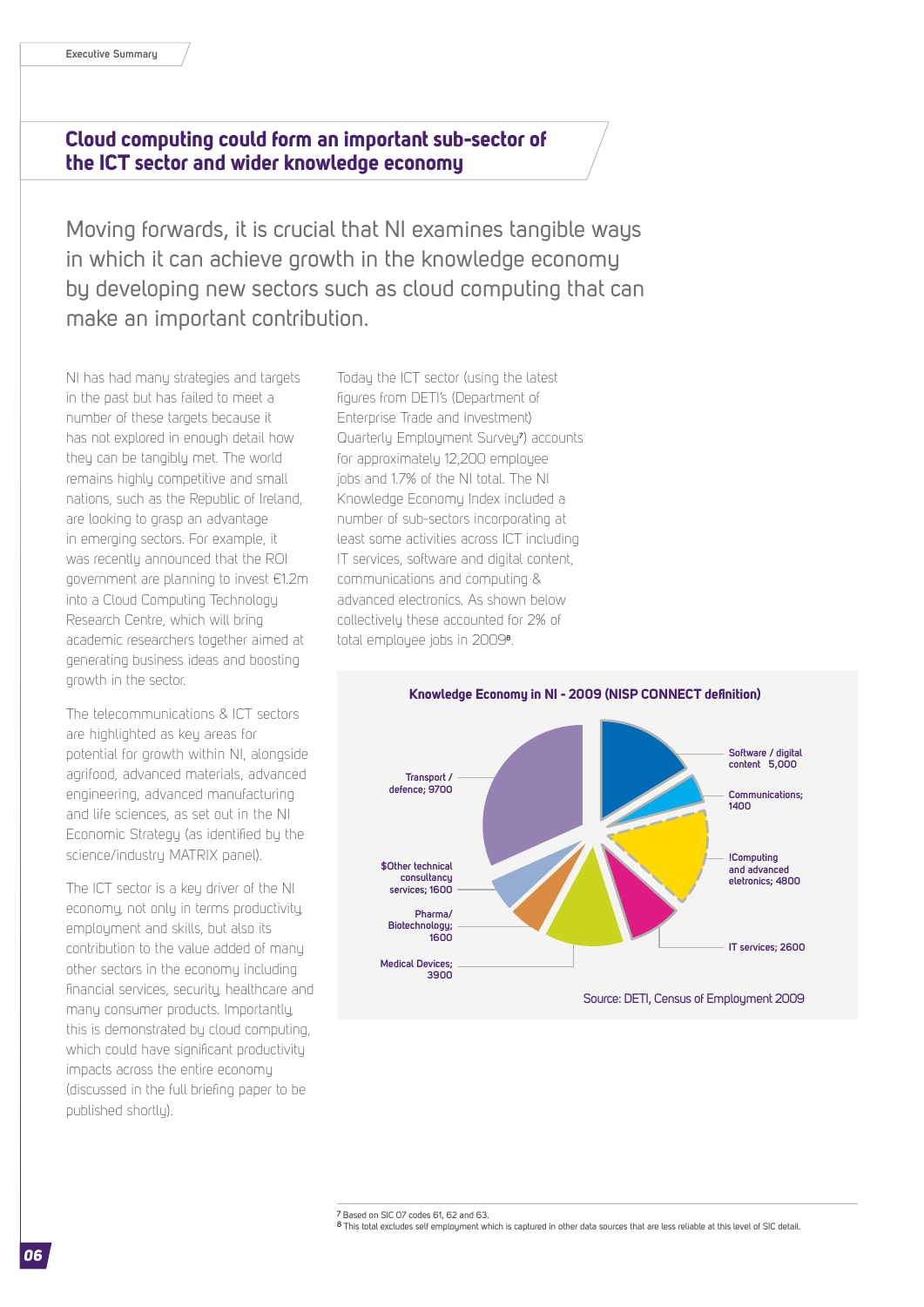For the purposes of this paper the contribution of a cloud computing cluster is modelled against the growth it could deliver for software and IT services following the NI Knowledge Economy Index definition**9**. As shown below this sub-sector has experienced good growth over the last ten years, with growth only slowing down around the dot.com crash and the latest recession. It has been one of the few sectors that is still doing well and remained resilient to the current macroeconomic environment and is actually experiencing skill shortages.

In 2008, the Matrix ICT Horizon Panel published its recommendations for accelerating the future growth of the ICT sector in Northern Ireland through a focus on the region's niche strengths and capabilities. The Panel highlighted the key areas of technical strength as including software development, a high level of skills in new and emerging technologies, and the world-class ICT R&D expertise in our universities. It further highlighted the underpinning features of these key strengths as being agility, proximity, language and multidisciplinary.

The Panel recommended that the ICT sector focus on three areas, namely packaged application software, nearshoring (IT and Business Process Outsourcing) and high performance embedded systems. It also set out target global customer sectors, which for software and nearshoring included the financial services, telecommunications and healthcare sectors. SaaS is the new cloud paradigm for the delivery of packaged application software and is a natural progression for the NI software development sector focus envisaged by the Matrix ICT Horizon Panel; whereas PaaS and IaaS are the natural progression for its IT Outsourcing focus, whilst cloud computing also provides a new platform for the delivery of Business Process Outsourcing.



Over recent years Northern Ireland has made and continues to make significant investment in its underlying communications infrastructure creating one of the world's best digital platforms, which in a global cloud computing market, is an invaluable asset; this investment includes:

- **•** The direct transatlantic Kelvin link, which complements the existing link of the island of Ireland to North America and also the numerous links via the mainland UK to the rest of Europe and the world.
- **•** The Next Generation Broadband programme, which extends fibre to a significant proportion of the exchanges in Northern Ireland and onward to the street boxes.
- **•** Previous waves of investment in core fibre capacity across Northern Ireland, resulting in a situation where approximately 95 per cent of the population is within three km of fibre access.

The Digital Northern Ireland 2020 programme has, following extensive consultation, proposed and is helping to progress a number strategic projects to exploit proactively the potential of Northern Ireland's digital platform, to maximise economic growth, improve quality of life

and assist social regeneration. Although all of these strategic projects are relevant to enabling the growth of cloud computing and the ICT sector in Northern Ireland, the specific cloud computing projects identified in the original DNI 2020 report are the Global Cloud Computing Node and Cloud R&D Centres, as well as the Data Centre Facilities project that will deliver the cloud computing platform requirements. The DNI 2020 report further envisaged how these projects could be delivered, at least in part, through the development of a cluster of cloud computing companies (or "cloud computing ecosystem"). DNI 2020 highlights priority target customer sectors as financial services, like the Matrix ICT Horizon Panel, and extends the target areas to include digital media and government, in particular health and education.

Whisple Cloud Services was created by a number of NI ICT companies to bring together cloud computing expertise as part of Invest NI's collaborative network programme, a programme that includes DNI 2020 and whose development has included taking on board the Matrix Panel recommendations. Whisple's objective is to help drive forward the cloud computing opportunities in NI, including those identified by DNI 2020.

**9** Using the following SIC codes: Software (8210 Publishing of computer games, 58290 Other software publishing, 62011 Computer programming activities, 62012 Business and domestic software development, 63120 Web portals) and IT services (62020 Computer programming, consultancy and related activities, 62030 computer facilities management, 62090 other information technology and computed service<br>activities and 63110 Data pr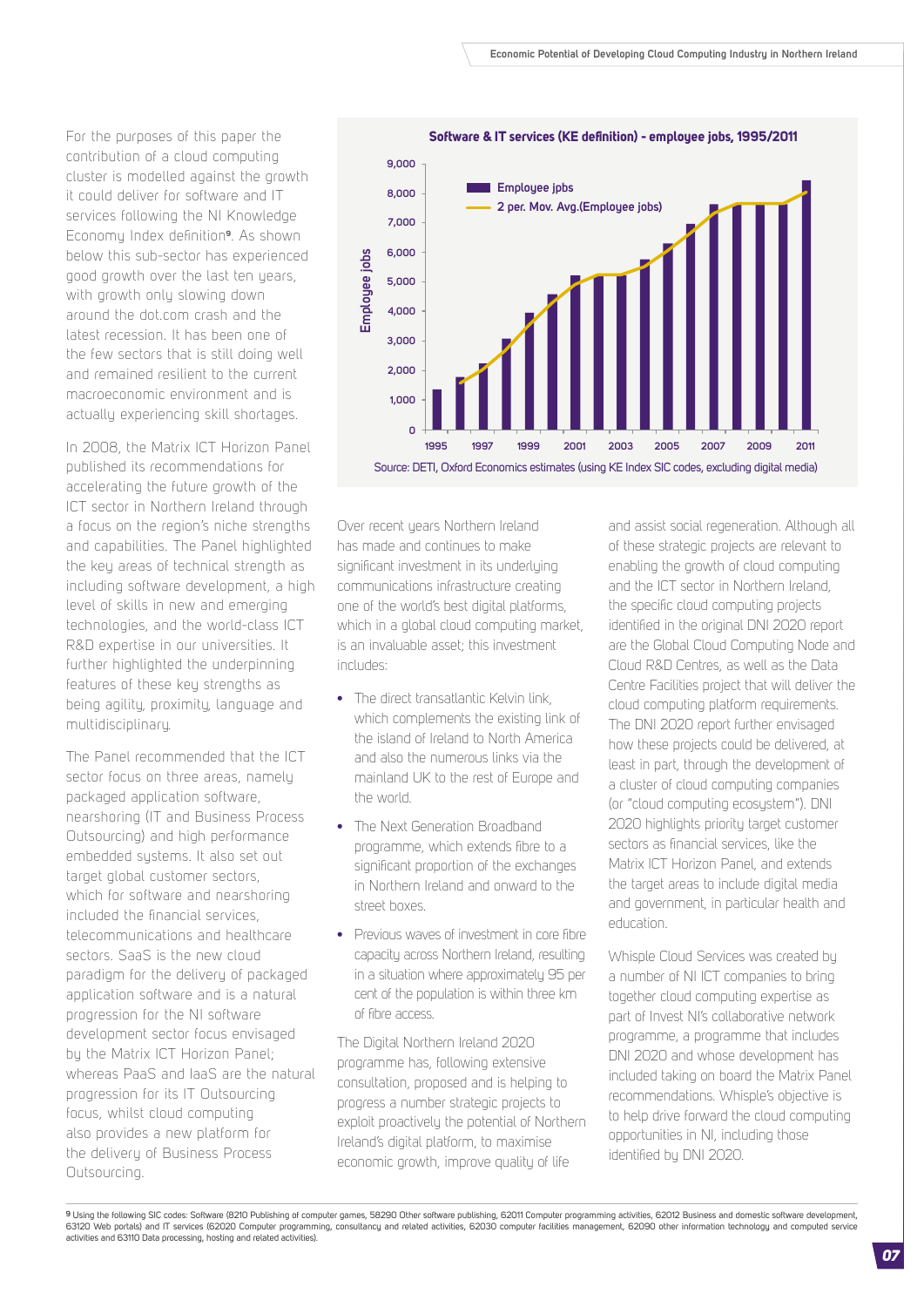### **So how might cloud computing affect the NI economy?**

Understanding how new waves of technology interact with the economy is very complex, since they not only open up new markets directly related to new technology products and services but can also bring about fundamental productivity shifts across the entire economy, which are often very significant.

Regardless of these complexities it is still important to investigate the scale of potential reward that new areas of growth offer, to enable a proactive approach towards policy.

In summary it is helpful to categorise the key economic impacts likely to occur from cloud computing into two main areas (as depicted in the Figure below):

- **• Direct economic impacts** linked to NI's ICT industry capturing a share of the global market for cloud computing services, generating additional output, jobs and export opportunities. The degree of direct economic benefits will depend on how well NI is placed to capture new economic activity opened up by cloud computing to enable a new cluster of activity. The direct impacts will originate from all or some of the following: the growth of existing ICT companies who move into cloud computing, new businesses created to exploit the opportunities and potential FDI (Foreign Direct Investment) into NI. This will include both firms supplying cloud computing services but also those involved in the infrastructure to enable cloud computing.
- **• Catalytic economic impacts** can be thought of as impacts that are spillovers and have the capacity to affect other areas of the economy. There are a number of potential channels by which cloud computing could generate positive economic impacts across the economy, including:
	- **-** Revolutionising operating costs by reducing the fixed ICT costs within firms, with significant benefits for competitiveness that could enhance further growth.
	- **-** Reducing market barriers to entry and promoting new business creation across the economy (outside of ICT).

There is a wide body of academic literature on this subject which is summarised further in the full briefing paper.

Finally, reference must be made to displacement as all new areas of economic activity are disruptive to the status quo and cloud computing is no different. It is not unthinkable that cloud computing will to some degree displace traditional ICT jobs within the ICT industry and within individual firms in other sectors, through changing cost and delivery structures. The role of displacement is considered further in the full briefing paper**10**.

The research has considered the potential direct impacts in detail for the software and IT services industry as a whole, but a full assessment should examine the overall 'net' jobs position fully covering catalytic impacts and the level of displacement. Importantly, a cloud computing strategy should still look at how to promote cloud computing across other sectors (particularly the public sector and the Business Process Outsourcing sector) and how to limit displacement (the full briefing paper discusses these aspects further).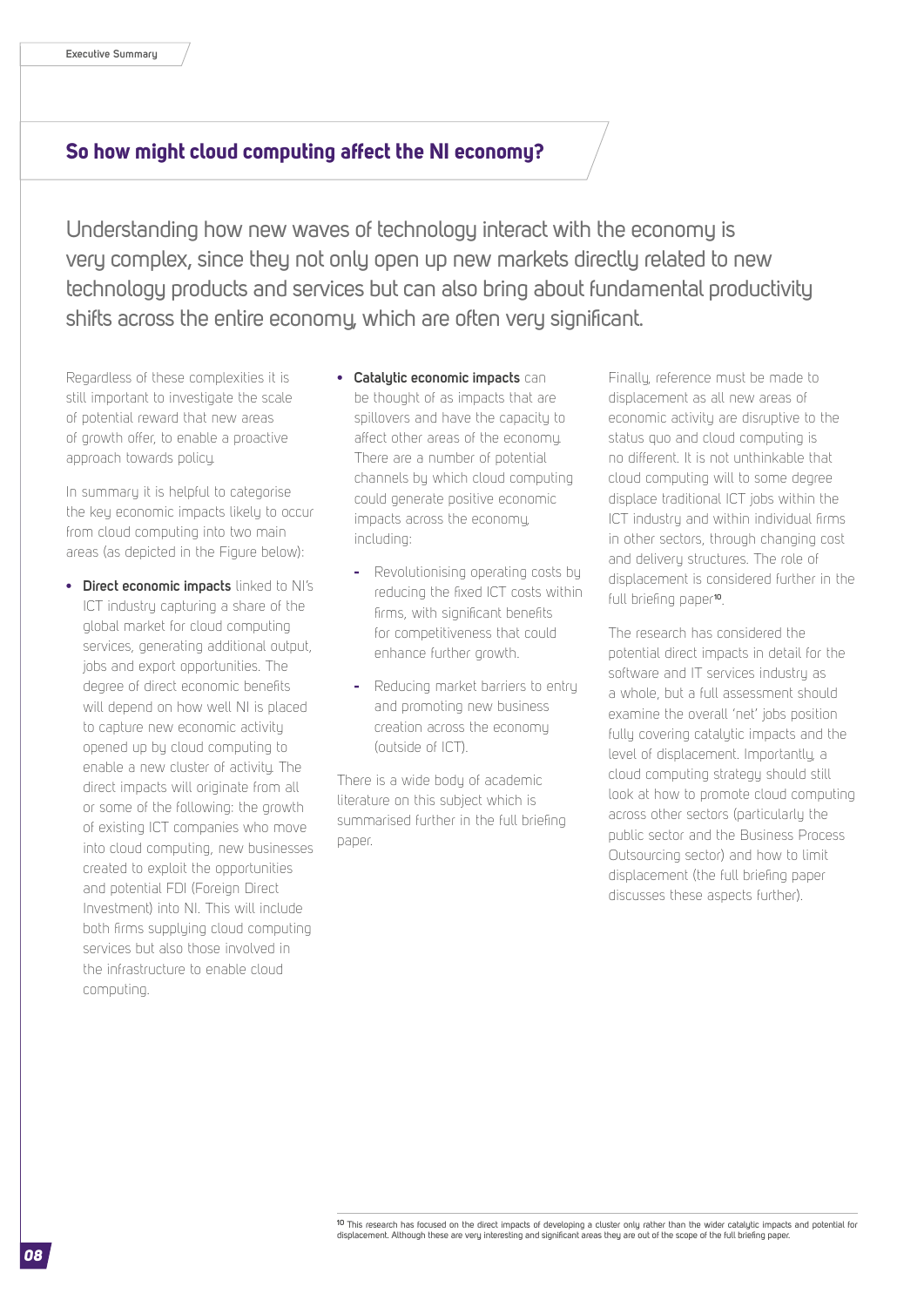# **Cloud Computing**

**New IT market opportunities** 

**Lower costs Reduce barriers to market entry**

# **Direct Impacts**

- NI actively pursues market opportunity.
- Cloud computing cluster emerges through:
	- Existing businesses expand,
		- New businesses
			- FDI

# **Catalytic Impacts**

 • Increase productivity across the economy by reducing costs of production (IT CAPEX and OPEX)

• New business creation outside IT (lower market entry costs)

### **Less displacement**

Jobs lost across traditional ICT during technology adoption

### **Less displacement**

Jobs lost across other sectors (ICT occupations) during technology adoption

## **Potential economic return:**

Tangible contribution to NI Economic strategy and KE targets through:

- New wealth creation (jobs, exports, innovation)
	- Sustain competitiveness (as a minimum)
	- Enhance competitiveness (as a minimum)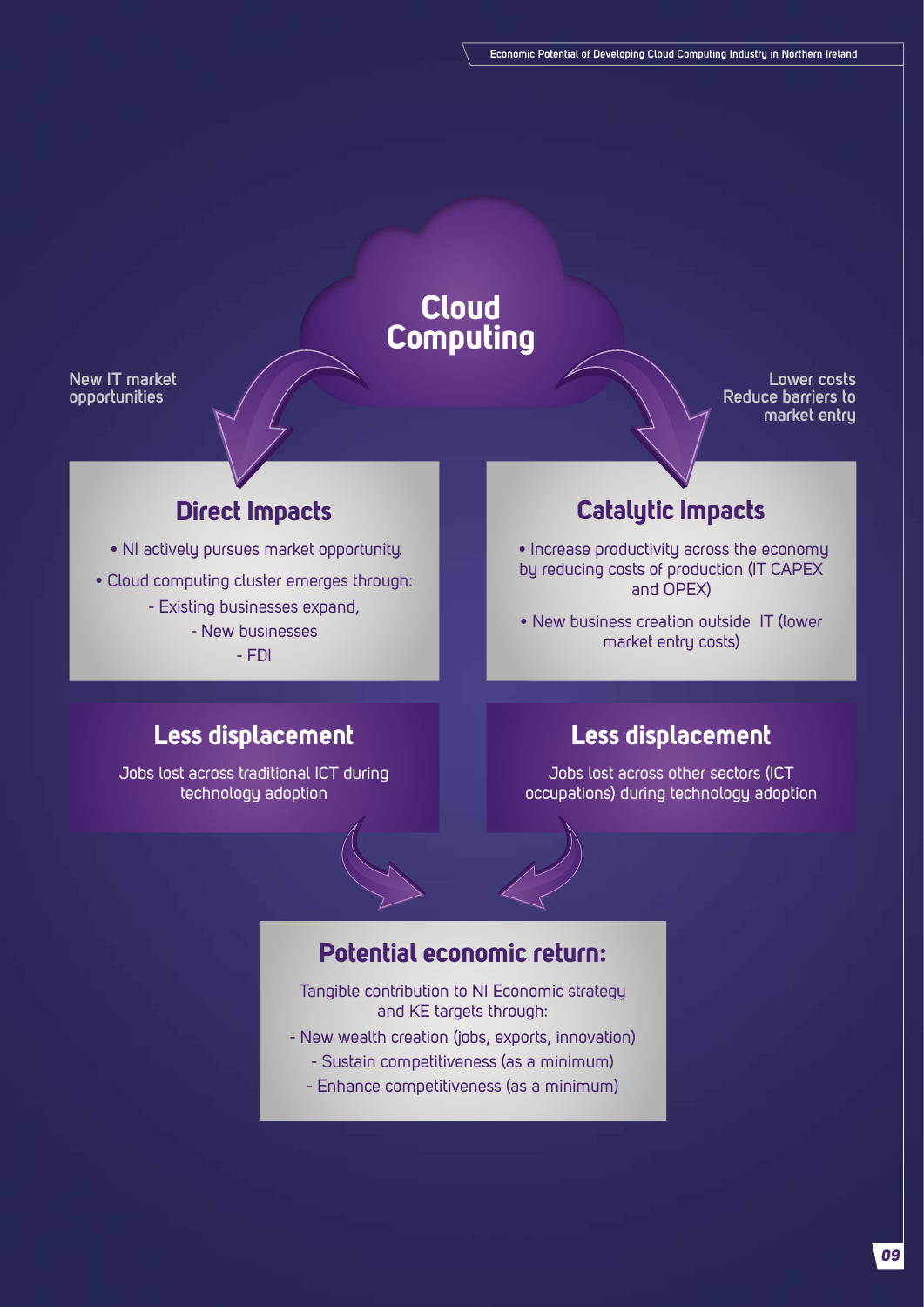### **Modelling the scale of opportunity for NI**

Assessing the potential economic return of cloud computing to the NI economy has many different dimensions, meaning that modelling the economic impact is complex and subject to important caveats. Consequently, the range of estimates presented here should be seen as indicative rather than absolute.

Given the infancy of the cloud computing sector, the activities within it that are not directly captured by Standard Industrial Classifications (SIC) and there is a lack of data on its current size within the ICT sector (both in NI and internationally). The direct impacts have been modelled in terms of how an active cloud computing strategy could lead to higher growth within the software and IT services sector (KE definition) as a whole, by the creation of a new cluster of services and markets delivered by existing or new ICT firms. The analysis is to provide an indication of the relative scale of potential economic return rather than an exact economic impact assessment.

The potential impact of scale and economic return to NI from developing, or not developing, a cloud computing cluster has been modelled by examining the difference between the baseline forecast for the software and ICT services industry (using the KE definition described earlier) and a higher growth scenario that assumes a cloud computing cluster develops.

**• A Baseline Scenario** where the software and IT services (KE definition) grow in line with the overall projection for the ICT**11** industry within Oxford Economics regional model, driven by the national and sectoral trends across the UK economy. Under the baseline scenario cloud computing still develops to some degree in NI (given its rapid deployment and centrality to the software industry) but under this

scenario NI is not assumed to actively target and develop the cloud computing sector over and above what may happen anyway. The key impacts are the difference between the baseline growth and accelerated growth under the alternative scenario (described below).

- **• High Growth Scenario:** a more ambitious scenario where NI's software and IT services (KE definition) industry grows at the global cloud computing software rate given a targeted strategy to promote and develop the industry. This rate is based on the global Gartner forecasts and have been accepted by the consulted stakeholders as ambitious but realistic. More specifically:
	- **-** From 2011 onwards growth in the industry accelerates over 2011/2014 to reach 16.3% per annum by 2015 and maintaining this rate up until 2017, before moderating to 6% per annum up to 2020. This is in line with the annual growth rate from Gartner for the global SaaS (software) and is actually the most conservative of the forecasts across the different service models. The scenario also assumes that ICT services, particularly in relation to infrastructure services are now needed to support cloud computing software and growth in NI. Compared to the baseline the cloud infrastructure services also develop rapidly.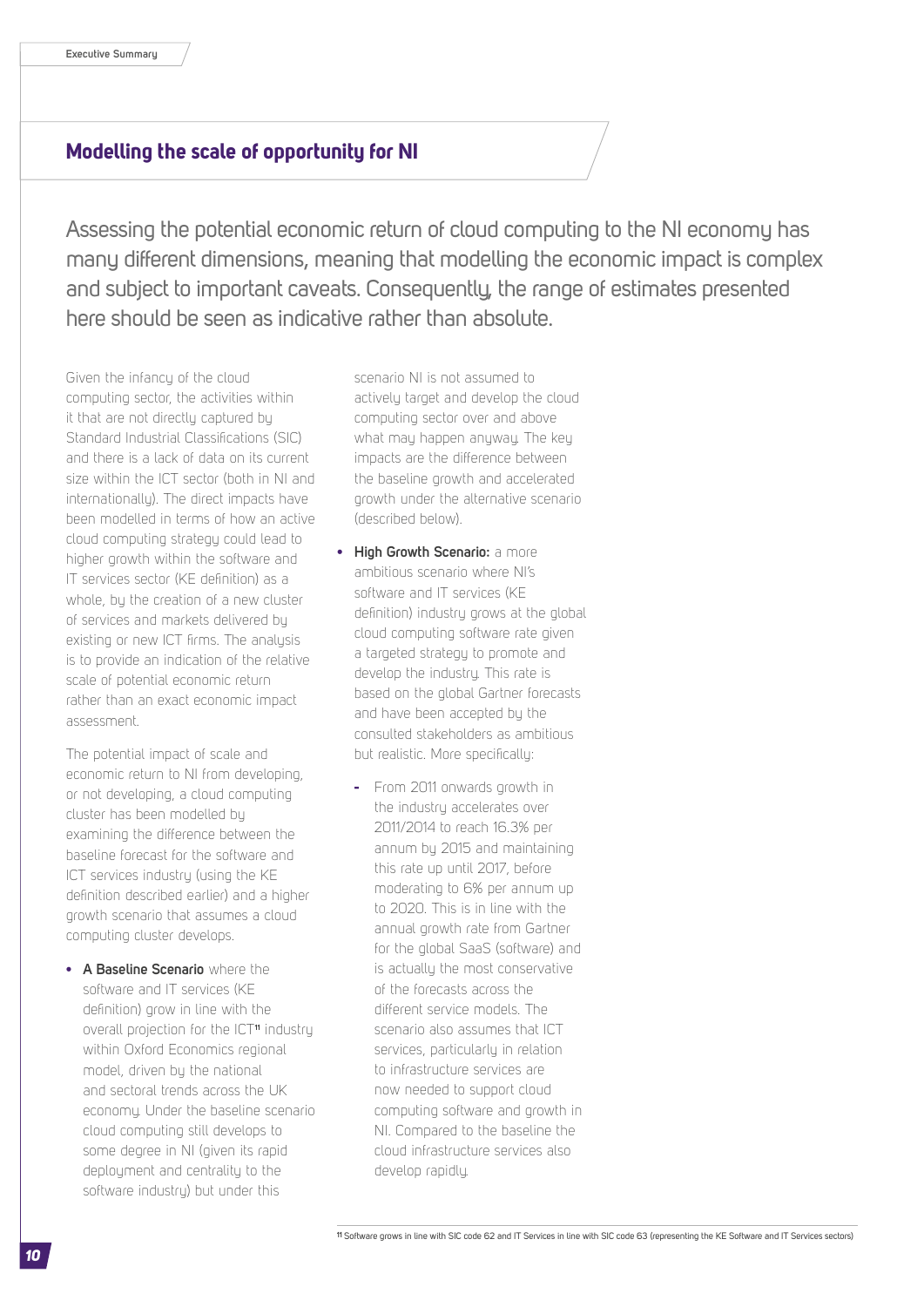### **A source of significant potential for NI's economy and future prosperity**

The overall results indicate that growing the cloud computing industry in line with the high growth scenario could result in the following direct impacts:

- **•** Over 10,200 additional jobs in the NI software and IT services industru (KE definition)**12** resulting in total employment of 20,400 by 2020 compared to 10,200 under the baseline projection (rounded figures), which is almost exactly double the number of jobs.
- **•** This level of employment growth would represent approximately 34% of the knowledge economy job creation targeted under the NISP CONNECT targets between now and 2020.
- **•** Direct GVA in the NI software and IT services industry (KE definition) would also reach £1.5bn by 2020, compared to a baseline projection of £0.8bn.

The rapid growth of the software & IT services sector due to the emergence of a cloud computing cluster could also have significant indirect and induced effects across the economy as whole. Based on modelling these effects**13** it is estimated that a further 6,000 jobs above a baseline in the economy would be created from the software & IT services sectors in total as businesses make purchases and staff spend their wages.

To summarise the total economic contribution of the high growth cloud computing scenario above the baseline scenario would be:

- **•** an additional 16,200 jobs across the economy (direct, indirect & induced) above the baseline, representing 1.9% of total NI jobs in 2020.
- **•** an additional £1.2bn of GVA across the economy (direct, indirect & induced) above the baseline, representing 2.6% of total GVA in 2020. The contribution to economy GVA is higher than the employment contribution due to the high productivity levels within the sector.







|                                 | Impacts - summary |
|---------------------------------|-------------------|
| Direct Jobs                     | 10,200            |
| Indirect & induced jobs         | 6,000             |
| Total jobs                      | 16,200            |
| % of total economy jobs         | 1.9%              |
| Direct GVA, £m                  | £700              |
| Indirect & induced GVA, £m      | £500              |
| Total GVA, £m                   | £1,200            |
| % of total GVA jobs             | 2.6%              |
| <b>Source: Oxford Economics</b> |                   |

These benefits are significant and represent substantial gains for employment and prosperity within NI if the global market opportunities can be exploited successfully.

**12** This does not represent the entire ICT industry in NI just the software and IT services sub-sectors. **13** Using Type I and Type II multipliers from the UK input-output tables for SIC codes 62 and 63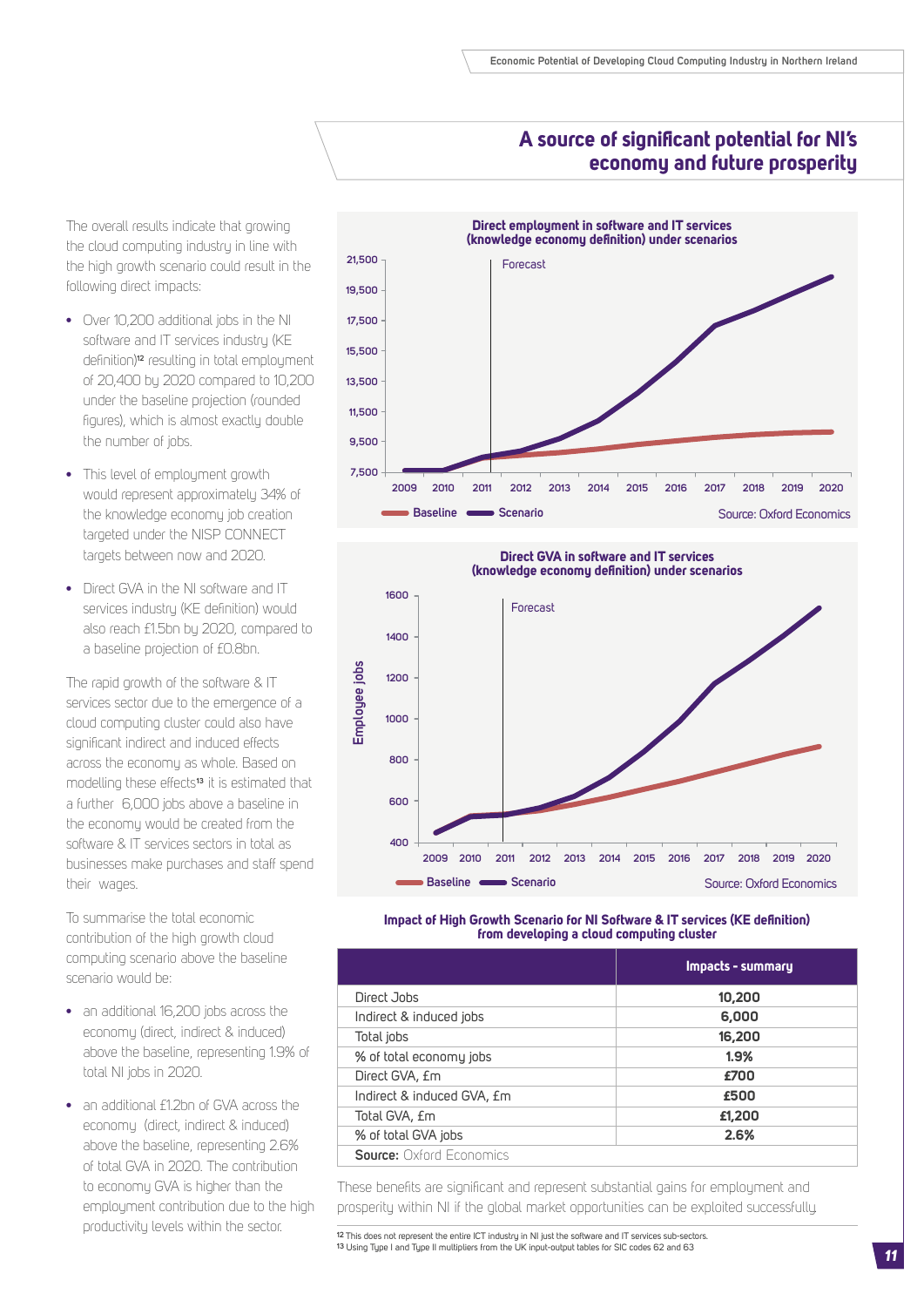### **What next?**

The proposed next step following publication of our full briefing paper is that Whisple leads a programme that will consult widely and work with key stakeholders across Northern Ireland to develop a cloud computing cluster strategy that can be acted on, monitored and reported against within the context of complementary strategies and measures such as Matrix, DNI 2020 and the NISP Connect Knowledge Economy Index.

The strategy should be high level but with very specific actions to deliver against the following key areas that can assist the development of a cloud computing cluster in NI including:

- **•** Develop a clear sector proposition: Appraisal of the key strengths and opportunities, in relation to SaaS, IaaS and PaaS, as well as the the wider opportunities across the economy including within the public sector (exploiting G-Cloud) and the business process outsourcing sector (as included in the Matrix definition for nearshoring). Gartner forecasts anticipate that business processing cloud services could grow by 17.2% per annum over 2010/2015, representing significant additional opportunities for NI above those presented in this paper for the software and ICT services sectors.
- **•** Promoting and marketing Northern Ireland as a location for cloud computing FDI. Through Ministerial support and active targeting by Invest NI of high growth global cloud computing companies. Delivering lower corporation tax would also be an undoubted help to attracting these target companies.
- **•** Promoting collaboration and research. This might include providing government research grants or funding conditional on university links and collaborative bids.
- Procuring creatively. The government can look to procure innovative solutions to its needs through adopting the cloud, helping to promote a vibrant local market for cloud computing firms.
- **•** Ensure pipeline of skills is in place. Ensuring the ICT industry as a whole as the high end specialist skills it needs to compete globally.
- **•** Ensuring sufficient Venture Capital funds are available. A good supply of VC funds is critical to help drive the creation of new cloud computing start-up companies.
- **•** Ensuring suitable infrastructure: By investigating further the key data centre facilities required to support the development of a cloud computing cluster.
- **•** Further research into the wider benefits of cloud computing. Understanding the catalutic impacts the technology could have across the entire NI economy and how displacement can be kept to a minimum.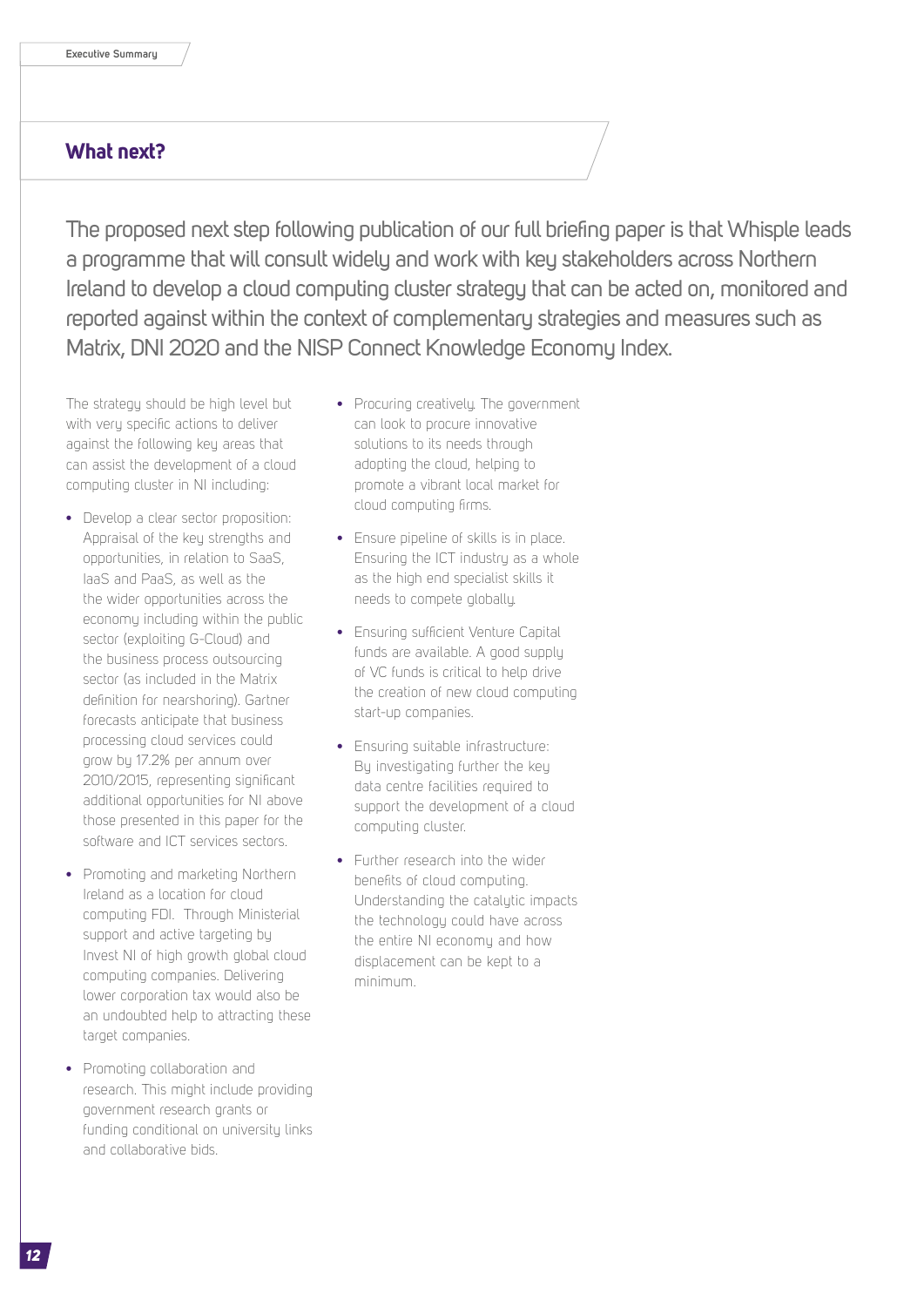#### **Notes: Background on briefing paper**

Whisple Cloud Services has engaged Oxford Economics to assess the potential economic contribution that cloud computing could make to the Northern Ireland economy. The research is intended to facilitate a more informed understanding of the potential impact of developing a cloud computing within the context of developing the knowledge economy in Northern Ireland, which can be used by stakeholders to inform a detailed strategy for developing capabilities.

The overall objective of the research is to assess the potential direct economic impacts of developing cloud computing in Northern Ireland and to discuss the wider impacts, which we term 'catalytic' impacts across the economy as a whole. The research has been undertaken by examining the national and global literature on cloud computing, including global growth projections to model a scenario for developing a cloud computing cluster in Northern Ireland and the potential economic prize. The work has also been undertaken in the context of the wider goal to develop NI's knowledge economy, for which ambitious growth targets have been set by the NISP CONNECT stakeholders.

The briefing paper of which this handout is a summary will be released shortly and is an initial piece of research to heighten awareness of cloud computing and how it might support future economic growth in Northern Ireland, in the context of tough macroeconomic

conditions and the difficulties developed nations face in finding sources of growth. A situation exacerbated in NI where there is an under-developed private sector, over dependence on the public sector and relatively low export base. The intention is to then for Whisple to develop a strategy with key actions and steps to realise the opportunities, in collaboration with stakeholders.

The full briefing paper will be released shortly following the Is Northern Ireland Speaking Cloud and Clear? event at Titanic Belfast on June the 28th 2012.

#### **Limitations of this paper and its use**

As cloud computing is an emerging sector and as yet there is very limited information about its size within NI and the UK the paper is not a definitive assessment of the economic impacts. It provides an indicative assessment of the range of potential benefits that could accrue if the cluster was to grow at a rate similar to the global predictions.

The paper also only discusses the wider catalutic impacts of cloud computing and focuses on the direct impacts. The wider economic benefits are an important aspect, including the potential for displacement, but undertaking primary research in this area is out of the scope of this paper. Instead a summary of the key literature on these aspects is discussed.